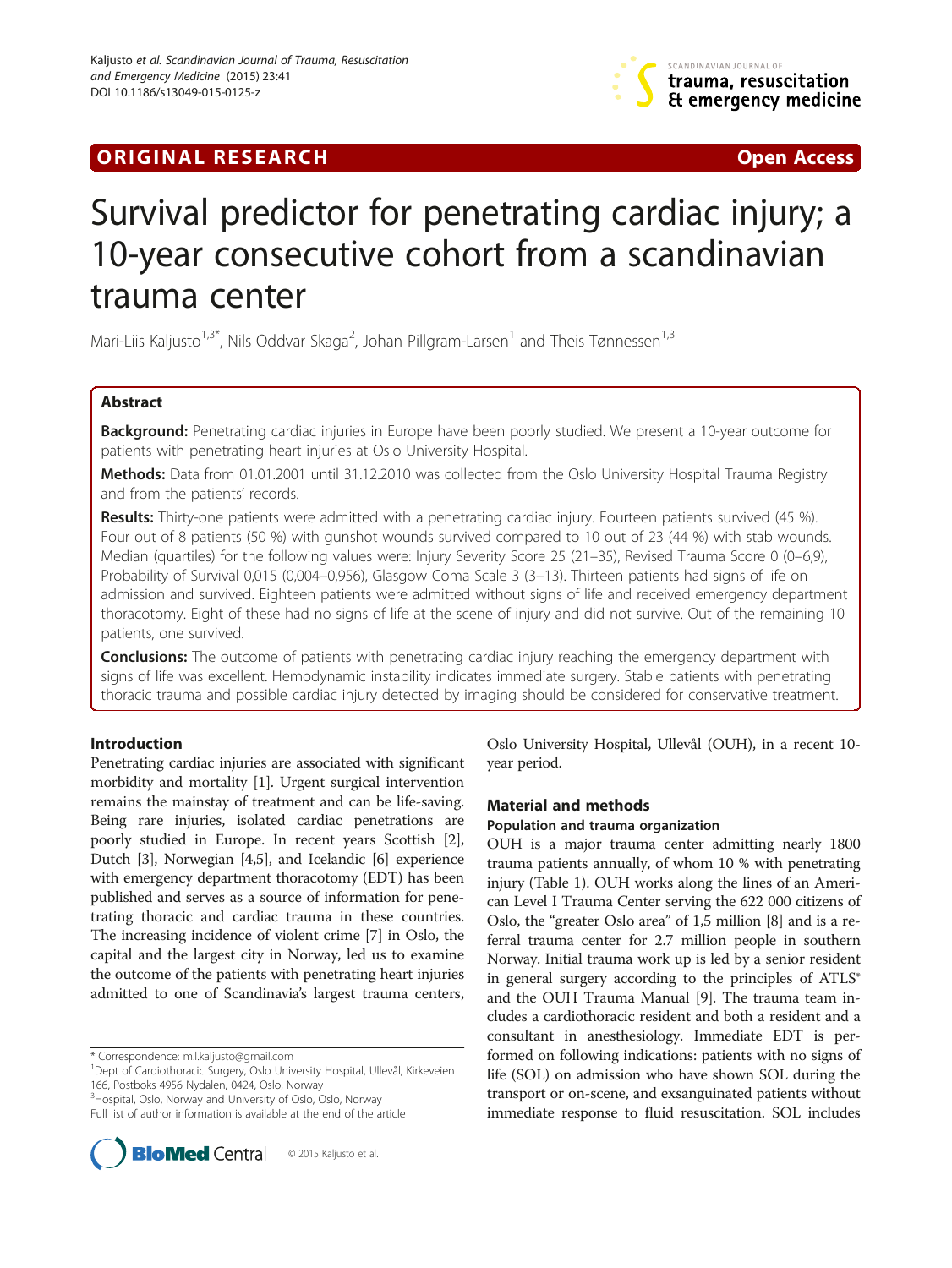<span id="page-1-0"></span>Table 1 Primary admissions at Oslo University Hospital Ullevål 2001–2010

| Trauma patients             | 7551 |
|-----------------------------|------|
| Penetrating trauma          | 724  |
| Thoracic trauma             | 2494 |
| Penetrating thoracic trauma | 261  |
| Penetrating heart injury    | 31   |

spontaneous eye movement, pupillary response, breathing, heart activity, and spontaneous movements. Focused assessment with sonography in trauma (FAST) is a routine part of the initial assessment. Needle pericardiocentesis or subxiphoid pericardial window (SPW) for evacuation of cardiac tamponade has not been practiced in the ED.

## Patient selection

All patients admitted to OUH from 01.01.2001 until 31.12.2010 with penetrating cardiac injury, either isolated or in combination with other injuries, were included. The catchment area was "the greater Oslo-area" while there was a couple of hemodynamically stable patients retrieved from far away distances (the longest distance ca 200 km). Patients transferred from referral hospitals were excluded from the study. The data was extracted from the OUH trauma registry. In addition, the patients' hospital charts were reviewed. The Institutional Data Protection Officer approved the study. The Division of Forensic Medicine and Drug Abuse Research at the Norwegian Institute of Public Health provided the autopsy reports and the total number of deaths caused by penetrating heart injury in the same region during the study period.

Cardiac injury was defined as any injury affecting pericardium and its contents, derived from the registered diagnoses (S26.0 – S26.9, World Health Organization´s International Classification of Diseases, ICD-10) [\[10\]](#page-5-0)). Cardiac injury in conservatively treated patients was diagnosed when pericardial fluid and/or air was present at diagnostic imaging (CT thorax), in addition to a penetrating thoracic injury.

### Data collection

Data obtained included patient age and sex, physiological parameters, SOL on-scene and on admission, Glasgow Coma Scale (GCS), transport time, injury mechanism and location, intraoperative findings, operative procedures, complications, Injury Severity Score (ISS), Revised Trauma Score (RTS), Probability of survival (Ps), the length of hospital stay, neurologic outcome and 30-day survival. The ISS was based on the Abbreviated Injury Scale 1990 Update 98 [\[11](#page-6-0)]. Survival status was obtained from the Norwegian Population Registry. Ps was calculated according to Trauma Injury Severity Score (TRISS) methodology [[12\]](#page-6-0) with regression coefficients from the US National Trauma Data Bank in 2005.

## **Statistics**

Statistical analysis was performed using Statistical Package for the Social Sciences (SPSS) v. 16.0 (SPSS Inc, Chicago, IL, USA). Descriptive statistics were calculated for continuous and categorical data and presented as median with range, total numbers and percentage when appropriate. Pvalue <0.05 was considered significant.

#### Results

Thirty-one patients had penetrating cardiac injury, 14 survived. Epidemiological and clinical characteristics as well as treatment of the patients are presented in Tables 2, [3](#page-2-0) and [4.](#page-2-0) The total number of deaths from cardiac injury in the same area for the same period was 46, indicating that 29 patients died on-scene.

Twenty-seven patients arrived by ambulance, three by medevac helicopter and one patient was brought in by the police. The transport time for non-survivors and surgically treated survivors did not differ  $(p = 0.661)$  (Table [5](#page-2-0)). Table [5](#page-2-0) illustrates median transport time from injury to admission. Thirteen patients out of 31 had SOL on admission and all survived. Eighteen patients were admitted without SOL and underwent EDT. Eight of these did not have SOL on the scene of injury and did not survive. The median GCS was 3, transport time 25 min and ISS 34. The remaining ten patients had SOL on the scene, but only one of them survived. The time from injury to the EDT for this patient was short, 9 min. The median GCS for the patients with SOL on-scene was 3, transport time 26 min and ISS 26. The patients, who arrived with SOL and underwent surgery, had the median GCS of 9, transport time 21 min and ISS 25 (Table [5](#page-2-0)).

There were eight patients with gunshot injuries (26 %) and 23 (74 %) with stab wounds. Three patients were injured by a shotgun, pistol and rifle respectively at a long range and received conservative treatment. The projectiles

Table 2 Epidemiological and clinical characteristics of patients with penetrating cardiac injuries

| where perfected they can also inflantes |                          |  |  |  |
|-----------------------------------------|--------------------------|--|--|--|
| Variables                               | Patients (n, %) $n = 31$ |  |  |  |
| Male                                    | 26 (84 %)                |  |  |  |
| Female                                  | 5(16%)                   |  |  |  |
| Age                                     | $28*(17-64)$             |  |  |  |
| Violence                                | 22                       |  |  |  |
| Self-inflicted                          | 6                        |  |  |  |
| Unknown                                 | 3                        |  |  |  |
| <b>ISS</b>                              | $25*(21-35)$             |  |  |  |
| <b>RTS</b>                              | $0*$ (0-6,9)             |  |  |  |
| GCS                                     | $3*(3-13)$               |  |  |  |
| Ps                                      | $0,0152*$ (0,004-0,956)  |  |  |  |

\*denotes median (range)

ISS, Injury Severity Score; RTS, Revised Trauma Score; Ps, Probability of Survival; GCS, Glasgow Coma Scale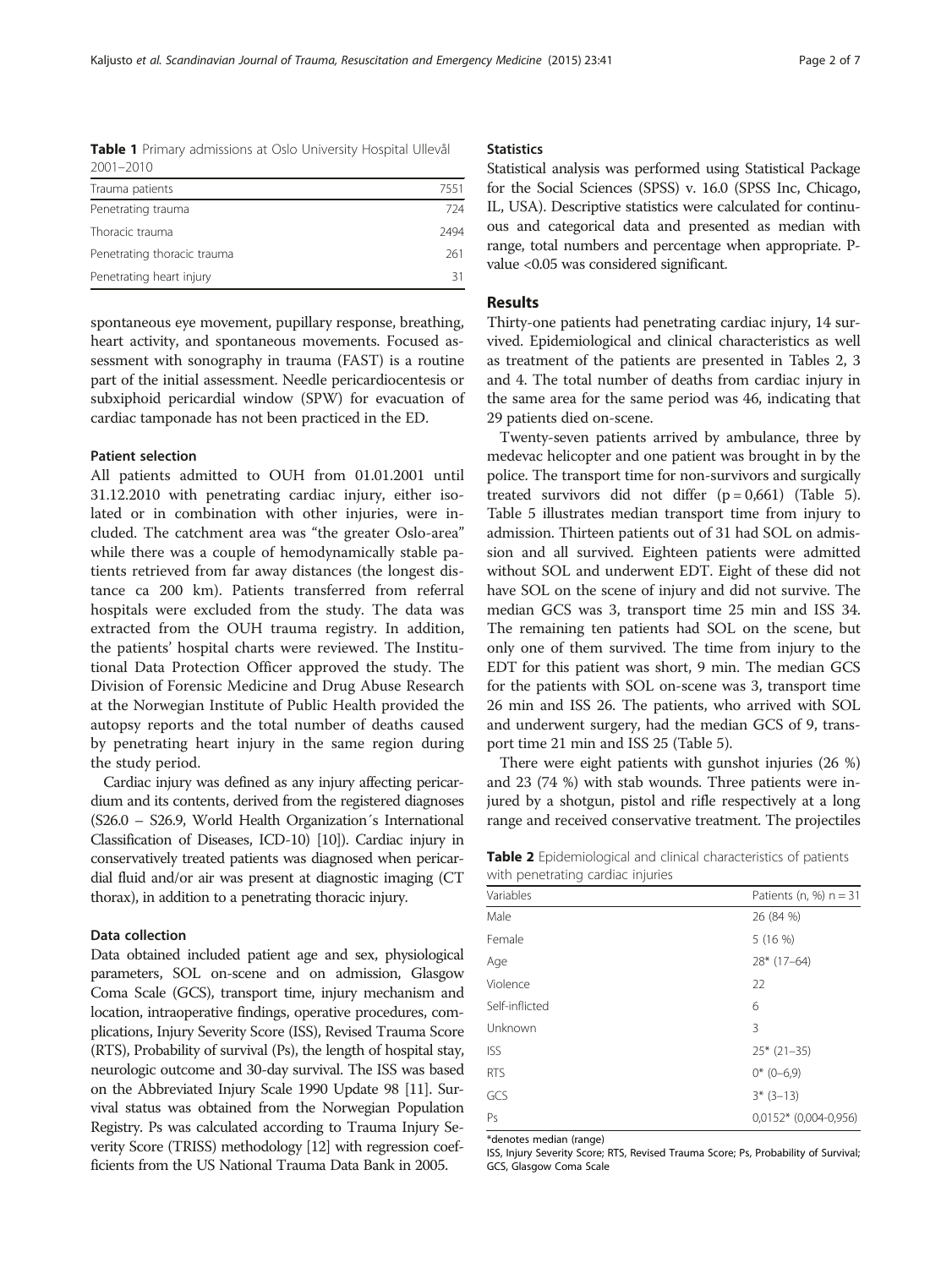|              | Total | Survival | EDT | Thoracotomyat OR | Conservative treatment |
|--------------|-------|----------|-----|------------------|------------------------|
| All patients | 31    | 14       |     |                  |                        |
| SW           |       | 10       | 16  |                  |                        |
| GSW          |       | 4        |     |                  |                        |
| Single SW    |       |          |     |                  |                        |
| Multiple SW  | 10    | b        |     |                  |                        |

<span id="page-2-0"></span>Table 3 Patients' characteristics by type of weapon and wound in terms of survival and treatment

Thoracotomy in OR includes patients which surgical treatment started at the OR

EDT, emergency department thoracotomy; SW, stab wound; GSW, gunshot wound

were embedded in the left ventricular free wall, septum and in the epicardial fatty tissue. Ten patients had multiple stab wounds (Table 3). The left ventricle was injured most frequently, followed by the right ventricle and right atrium (Fig. [1](#page-3-0)). The exact localization of the injury was unknown for 4 patients treated conservatively. Eight out of 24 patients who underwent surgery had multiple injuries of the heart. AAST-OIS grading system for penetrating cardiac injuries is not yet implemented at OUH.

Twenty-one patients underwent surgery in the ED (Table 3). Two patients completed their surgery in the operating room (OR). Two patients were operated later on the day of admission as the signs of cardiac tamponade were overlooked initially. One patient had a tamponade removed surgically on a subsequent admission one week later – no heart injury was detected at surgery. Another patient was taken directly to the OR for final surgery after drainage of a massive left-sided hemothorax in the ED. He had a large stab wound of the left ventricle and left atrium and was the only patient where cardiopulmonary bypass was used [\[13\]](#page-6-0). The outcome was favorable.

Seven stable patients with penetrating thoracic injury presented with intrapericardial fluid or air on CT chest.

Table 4 Treatment, all patients with penetrating cardiac injury  $(n = 31)$ 

| Prehospitally             |                |
|---------------------------|----------------|
| Chest drain               | $\mathfrak{D}$ |
| Endotracheal intubation   | 5              |
| At ED                     |                |
| Chest drain               | 11             |
| <b>Blood transfusions</b> | $20*(1-10)$    |
| ED thoracotomy            | 21             |
| Median sternotomy         | 11             |
| Anterolateral thoracotomy | 5              |
| Both incisions            | 5              |
| Cardiopulmonary bypass    | 1              |
| Thoracotomy at OR         | 3              |
| Laparotomy                | 3              |

\*denotes number of patients receiving packed red blood cells (range of amount given from arrival to emergency department (ED) until discharge to ICU or morgue)

Three of them had a low velocity gunshot injury with projectiles embedded in the heart. Interestingly, these patients did not require surgery or drainage of the pericardium. All the hemodynamically stable patients were evaluated by repeated echocardiography and/or CT. Percutaneous pericardial drainage was performed in one patient, followed by a sternotomy for pericardial tamponade one week later.

EDT was performed by the team leader (senior resident in general surgery or board certified general surgeon with no expert competence in cardiothoracic surgery) in three cases with two survivors. The remaining EDT was performed by the resident or consultant in cardiothoracic surgery.

Twelve patients had additional non-thoracic injuries (diaphragm, spleen, liver, pancreas, stomach, small bowel, rectum, kidney, spine, extremities), five of them survived. In non-survivors, the cause of death was heart injury as

Table 5 Patients with penetrating cardiac injuries grouped by signs of life and surgery

|                       |            | Surgery | $\sqrt{n}$  | Median | Range     | MV             |
|-----------------------|------------|---------|-------------|--------|-----------|----------------|
| No SOL on-scene       | GCS        |         | 0           |        |           |                |
| $(n = 8)$             |            | $^{+}$  | 8           | 3      |           |                |
|                       | Transport  | -       | 0           |        |           |                |
|                       |            | $^{+}$  | 7           | 25     | $9 - 41$  | 1              |
|                       | <b>ISS</b> |         | $\mathbf 0$ |        |           |                |
|                       |            | $^{+}$  | 8           | 34     | $25 - 75$ |                |
| SOL lost in transport | GCS        |         | 0           |        |           |                |
| $(n = 10)$            |            | $^{+}$  | 10          | 3      |           |                |
|                       | Transport  | -       | 0           |        |           |                |
|                       |            | $+$     | 8           | 26     | $11 - 43$ | $\mathfrak{D}$ |
|                       | <b>ISS</b> |         | 0           |        |           |                |
|                       |            | $^{+}$  | 10          | 26     | $9 - 75$  |                |
| SOL on admission      | GCS        | -       | 7           | 15     | $9 - 15$  |                |
| $(n = 13)$            |            | $+$     | 6           | 9      | $5 - 15$  |                |
|                       | Transport  | -       | 6           | 30     | 15-180    | 1              |
|                       |            | $^{+}$  | 6           | 21     | $15 - 40$ |                |
|                       | <b>ISS</b> | -       | 7           | 21     | $9 - 22$  |                |
|                       |            | $^{+}$  | 6           | 25     | 19-75     |                |

GCS, Glasgow Coma Scale; ISS, Injury Severity Score; n, number of patients; MV, missing values; SOL, signs of life; Transport, transport time (in minutes) from injury to admission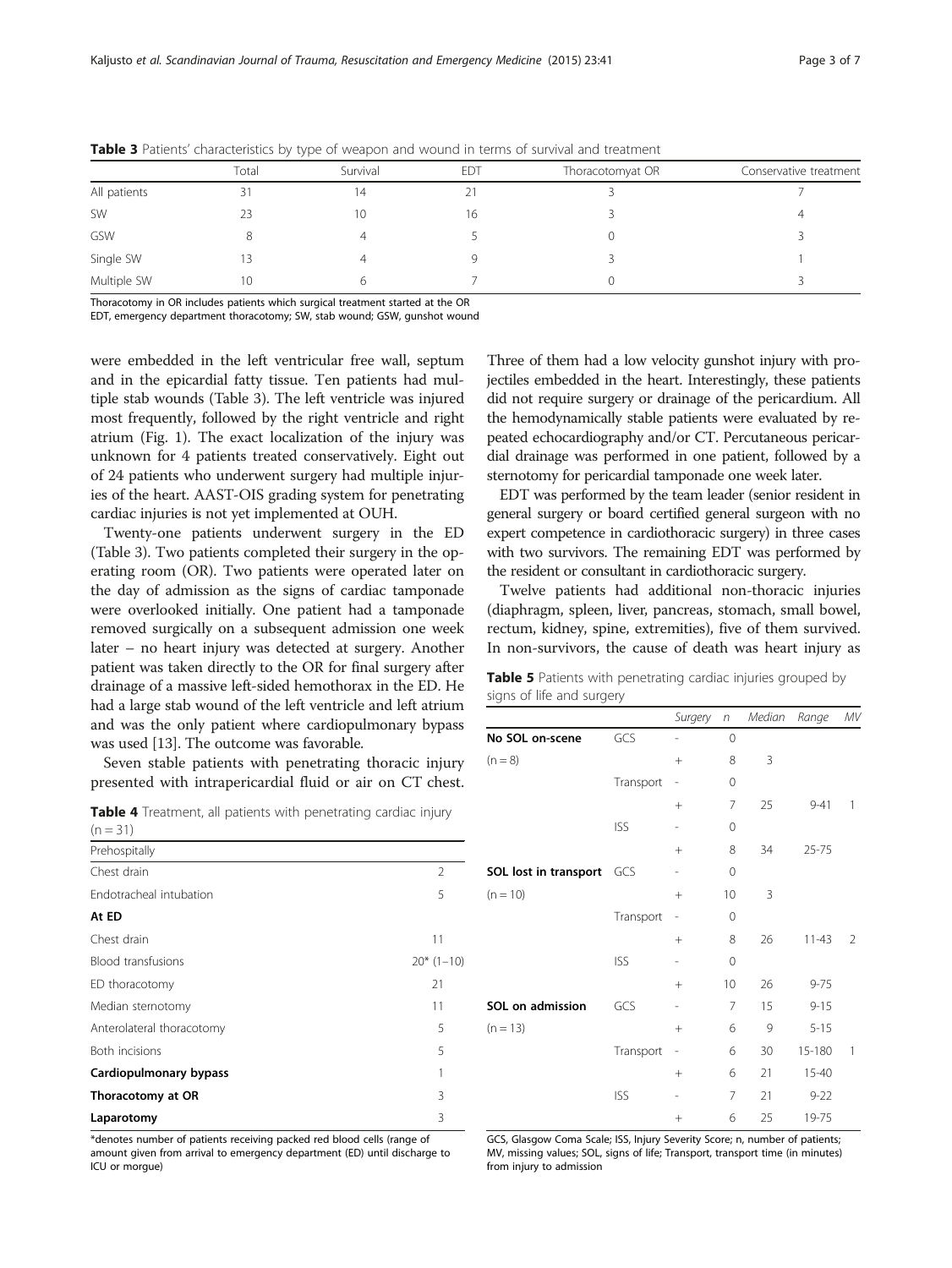<span id="page-3-0"></span>

evaluated by the post-mortem examination. One patient underwent a laparotomy concomitantly with EDT with unfavorable outcome. Abdominal surgery was performed in two patients whose heart injury was treated conservatively (Table [4](#page-2-0)). The median length of stay in the ICU was 2 days (range 1–18), the median hospitalization time 6 days (range 2–18). Nine patients were discharged to the local hospital, one to rehabilitation and four to their home. Two of the survivors suffered from neurologic sequelae; one patient had a paresis of the lower extremity and the other a sensory malfunction of the upper extremity. The latter patient also was stabbed in the neck. One patient was treated for pneumonia. Regarding the long-term follow-up, one patient had the sternotomy wires removed due to discomfort two years after the emergency surgery.

## **Discussion**

Forty-six persons (76 %) out of a total of 60 died of penetrating cardiac injury during a ten-year period (2001–2010) in the extended Oslo-area. Thirty-one were brought to OUH and 14 survived. Twenty-four patients underwent surgery, 21 of these EDT. Controversially, half of the survivors were treated conservatively. All patients reaching the hospital with SOL survived. Two patients with signs of cardiac tamponade were misdiagnosed initially and underwent surgery some hours later.

## Selection bias and policy of EDT

Mechanism of injury and physiological status on arrival are the most important determinants of outcome in penetrating cardiac injury, but the outcome is also dependent on the patient selection criteria [[14](#page-6-0)]. In our study, all patients brought to OUH and admitted by the trauma team were included, even patients that in other trauma systems might have been classified as dead on arrival. Approximately 70 % of patients with penetrating cardiac injury die before reaching the hospital [[14](#page-6-0),[15](#page-6-0)] matching well to our material. There are newer reports presenting similar study size but with a significantly lower mortality indicating that patient selection sometimes is done prehospitally [\[16](#page-6-0)–[18\]](#page-6-0).

In a previous study of EDT at our center, Pahle et al. [[4\]](#page-5-0) found that the time elapsed and SOL were difficult to evaluate in the acute situation. However, the observed 100 % mortality in patients without SOL at the scene of injury justifies a less aggressive approach in this group of patients. Van Waes et al. show 100 % mortality in patients receiving EDT on indication "absence of signs of life" [[3](#page-5-0)]. Rabinovici reports no survivors when EDT is performed on patients without SOL on admission [\[19](#page-6-0)]. This is in line with our findings where only one patient out of 18 admitted without SOL survived after EDT.

The ATLS Manual states that if a patient who has sustained a penetrating wound and required cardiopulmonary resuscitation (CPR) in the prehospital setting arrives with no signs of life (reactive pupils, spontaneous movement, or organized ECG activity) to the ED, no further resuscitative effort should be made [[20](#page-6-0)]. In penetrating thoracic trauma cardiac arrest usually occurs due to tamponade or exsanguination [\[14\]](#page-6-0) and the time to restore blood flow to salvage the brain is approximately 10 minutes [[21](#page-6-0)]. There are no existing guidelines regarding the duration of received CPR, however, CPR given during the transport should be evaluated on the background that closed chest massage with cardiac tamponade is ineffective and in case of exsanguination, pointless [\[20\]](#page-6-0). Accordingly, we suggest a flow-chart for penetrating cardiac injuries, also applicable for all penetrating thoracic trauma, on Fig. [2](#page-4-0).

## Load and go!

The analysis of the patients' charts leads us to believe that the strategy of "load and go" vs "stay and play" is superior regarding survival. The transport times for operated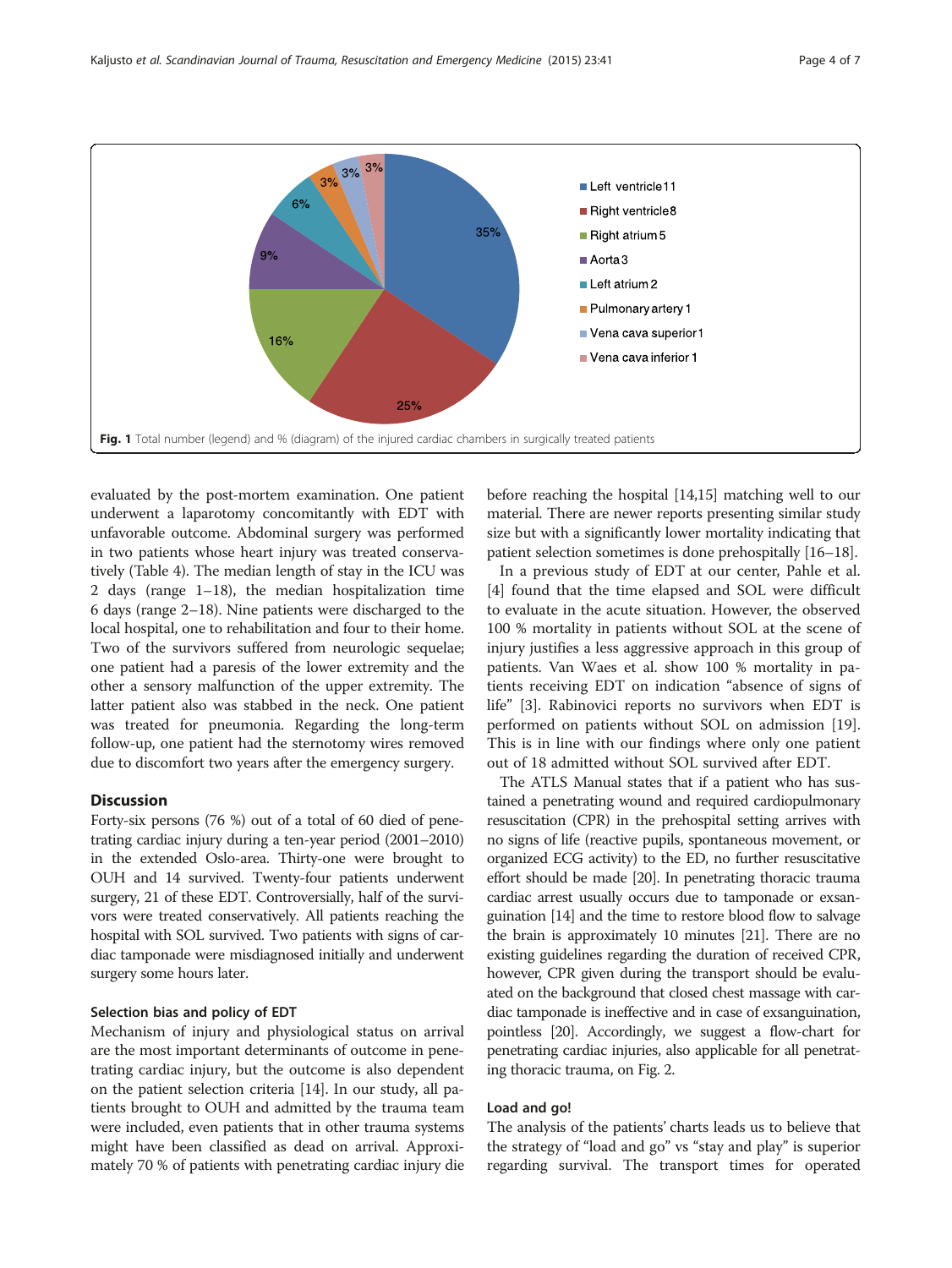<span id="page-4-0"></span>

survivors and non-survivors did not differ significantly  $(p = 0.661)$ , neither did ISS  $(p = 0.459)$  indicating that the outcome should be comparable regarding the grade of damage (Table [5\)](#page-2-0). However, based on patients' charts, we believe that the only factors affecting survival in our study were the choice of strategy on the site and transport time.

Prehospital teams might get tangled in resuscitation guidelines including endotracheal intubation, a maneuver that could further aggravate preload in presence of tamponade and delay transport. In our study five patients were intubated prehospitally. Out of these one survived and was treated conservatively indicating a non-dramatic art of his cardiac injury.

## Stab wounds vs gunshot wounds

Exclusion of the three conservatively treated patients reduces the survival in the GSW group to 20 %, which is a more likely survival rate for these highly lethal injuries. None of the patients injured by high velocity projectiles had SOL on admission. The only survivor among these happened to

shoot himself close to the hospital and was transported to the ED in a few minutes [\[22](#page-6-0)].

## The role of cardiothoracic surgeon in penetrating cardiac injury

In 10 years only one patient required the cardiac wound repair assisted by the extracorporeal circuit. However, despite the anecdotic use of cardiopulmonary bypass in our study and studies from larger centers, we still advocate for involving a cardiothoracic surgeon in treatment of penetrating cardiac trauma if possible. These injuries are uncommon, time to surgical treatment is crucial, and the reported mortality is high even in high volume centers [\[15\]](#page-6-0). The experience with everyday cardiac surgery is an advantage in managing the technical challenges in these patients and in selected cases, extracorporeal circulation is much helpful [[23](#page-6-0)].

## The role of conservative treatment

We suggest that stable patients with penetrating thoracic injury should undergo thoracic CT. FAST/ echocardiography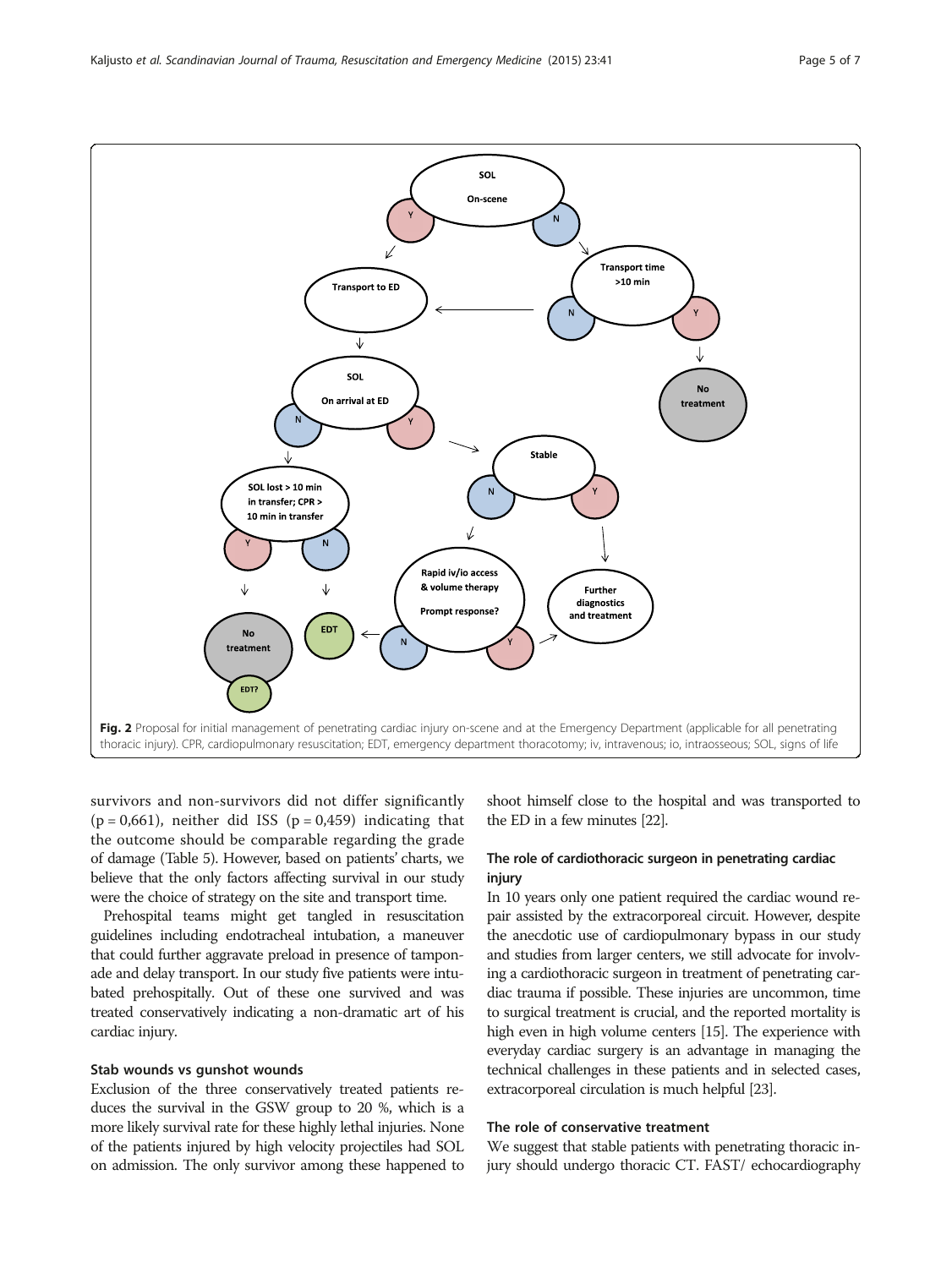<span id="page-5-0"></span>is operator-dependent and might miss a cardiac injury due to a pneumothorax or a lack of tamponade, when the pericardium has been decompressed by blood entering the pleural cavity [[24,25](#page-6-0)]. Pericardial fluid or air on CT might indicate cardiac injury and the question of surgery vs conservative treatment arises. Recently Nicol et al. published a randomized controlled study where 55 hemodynamically stable patients with hemopericardium were randomized to sternotomy and 56 patients to SPW with a wash-out and drainage [\[26](#page-6-0)]. They concluded the latter treatment to be safe and effective with no increase in mortality and a shorter ICU and hospital stay. SPW was performed under general anaesthesia through a five cm incision below the sternum. This procedure is less invasive and less traumatic to the patient, but is still to be considered a surgical intervention. Conservative treatment by observation or percutaneous drainage of the pericardium has been reported before [\[27](#page-6-0)] and is a safe option for patients with normal physiology as also presented by us. Only one patient, out of seven with conservative treatment, required surgery due to a late tamponade a week after the injury. All the conservatively treated patients were assessed by repeated transthoracic echocardiography (TTE) and/or thoracic CT for evaluation of fluid/ air and rule out valvular injuries. No valvular injuries were detected in this patient group.

Half of the survivors did not require surgery in our patient cohort and the origin and localization of their cardiac injury might seem dubious. We have included pericardium and its contents as the inclusion criteria for cardiac injury, thus it is unknown if all the patients had an injury affecting the surface of the heart itself. Minor lacerations and bleeding of the pericardium, or into the pericardium from the structures around, tend to be self-limiting. These injuries could be managed conservatively or by pericardial drainage similar to the treatment of the iatrogenic cardiac injuries from angiography or pacemaker lab.

## In-hospital treatment and follow-up

Surgically treated patients were followed clinically unless they had a true chamber penetration with possibility of a valvular or septal injury. The latter patients underwent TTE. No valvular or septal pathology was detected. As these patients are usually young and valvular pathology might appear later [[28\]](#page-6-0), we suggest echocardiographic follow-up after 1 and 3 years for patients with transmural heart injuries. This was not routinely done in our survivors.

Among the 14 survivors, there was one neurological complication attributable to impaired cerebral blood flow due to either initial cerebral hypoxia or use of extracorporeal bypass. One patient suffered from pneumonia during the hospitalization. Conclusively, the rate of complications was low among the survivors.

#### Conclusion

The outcome for patients with penetrating cardiac trauma reaching the ED of OUH alive was excellent. Cardiac arrest more than 10 min away from a trauma center indicates very poor prognosis. Stable patients with penetrating thoracic trauma and possible cardiac injury detected by imaging could be managed conservatively given observation at the ICU and frequent re-imaging. This 10-year survey gives us valuable information to update the Trauma Manual of OUH and change practice regarding patients presenting without SOL on-scene (Fig. [2](#page-4-0)).

## Limitations of the study

This is a retrospective non-randomized descriptive study with a limited number of patients.

#### Competing interests

The authors declare that they have no competing interests.

#### Authors' contributions

MLK conceived the study, collected the data, performed the statistical analysis and drafted the manuscript. NOS participated in the design of the study, data collection and drafting the manuscript. JPL contributed to conception of the study, statistical analysis and drafting the manuscript. TT participated in all of the above-mentioned excluding statistical analysis. All authors have read and approved the final manuscript.

#### Acknowledgements

Christina Lyle from the Division of Forensic Medicine and Drug Abuse Research at the Norwegian Institute of Public Health is acknowledged for her contribution.

We thank the trauma registrars Morten Hestnes and Hans Johansson for their continuous efforts at the OUH Trauma Registry.

#### Author details

<sup>1</sup>Dept of Cardiothoracic Surgery, Oslo University Hospital, Ullevål, Kirkeveien 166, Postboks 4956 Nydalen, 0424, Oslo, Norway. <sup>2</sup>Department of Anesthesiology, Oslo University, Oslo, Norway. <sup>3</sup> Hospital, Oslo, Norway and University of Oslo, Oslo, Norway.

#### Received: 11 January 2015 Accepted: 22 May 2015 Published online: 03 June 2015

#### Reference

- 1. Asensio JA, Soto SN, Forno W, Roldan G, Petrone P, Pereira B, et al. Penetrating cardiac injuries: a complex challenge. Injury. 2001;32(7):533–43.
- 2. Ferris JD, Smith I, Robertson CE. Emergency department at the cutting edge. Eur J Emerg Med. 2008;15(2):67–70.
- 3. Van Waes OJ, Van Riet PA, Van Lieshout EM, Hartog DD. Immediate thoracotomy for penetrating injuries: ten years' experience at a Dutch level I trauma center. Eur J Trauma Emerg Surg. 2012;38(5):543–51.
- 4. Pahle AS, Pedersen BL, Skaga NO, Pillgram-Larsen J. Emergency thoracotomy saves lives in a Scandinavian hospital setting. J Trauma. 2010;68(3):599–603.
- 5. Soreide K, Soiland H, Lossius HM, Vetrhus M, Soreide JA, Soreide E. Resuscitative emergency thoracotomy in a Scandinavian trauma hospital - is it justified? Injury. 2007;38(1):34–42.
- 6. Johannesdottir BK, Mogensen B, Gudbjartsson T. Emergency thoracotomy as a rescue treatment for trauma patients in Iceland. Injury. 2013;44(9):1186–90.
- 7. Oslo Politidistrikt. Kriminalitet i Oslo 2012.<http://www.politi.no/oslo> Accessed 05.09.2014
- 8. Wikipedia. Den frie encyklopedi. [http://no.wikipedia.org/wiki/](http://no.wikipedia.org/wiki/Greater_Oslo_Region) [Greater\\_Oslo\\_Region](http://no.wikipedia.org/wiki/Greater_Oslo_Region). 2014. Accessed 05.09.2014
- 9. Traumemanualen. 6. ed. 2011. Oslo universitetssykehus Ullevål. Avdeling for Traumatologi.
- 10. WHO. International Classification of Diseases, 10th revision (ICD-10). Geneva: World Health Organization; 1989.<http://www.who.int/classifications/icd/en/> Accessed 05.09.2014